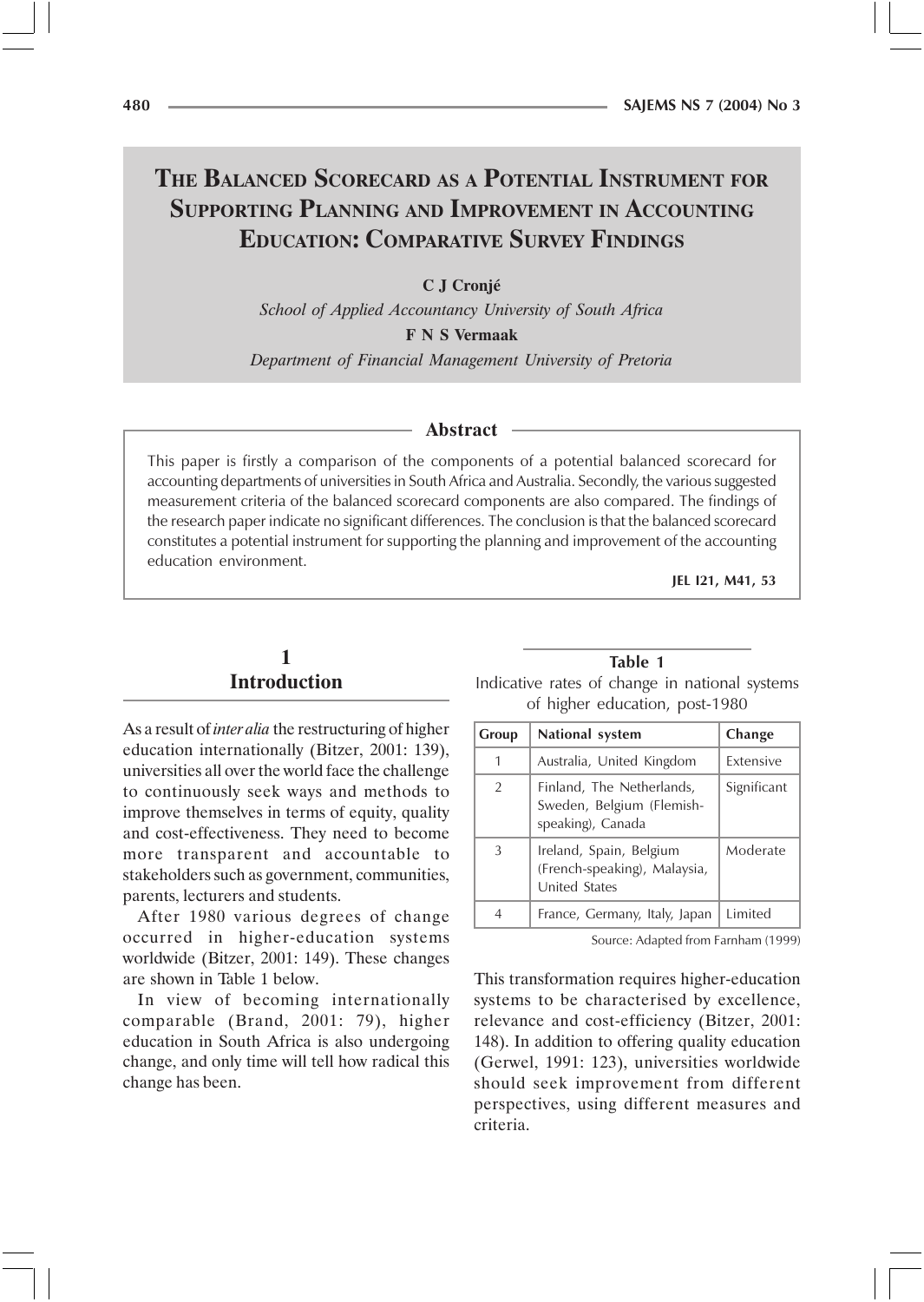## $\mathbf{2}$ **Review of the literature**

Financial accounting has traditionally been the primary way to measure business operations (Garrison, Noreen & Seal, 2003). This approach might have been appropriate in an industrial age, when wealth was created through the conversion of labour, raw materials and capital. However, there is growing consensus in the new information era that financial indicators on their own (Peters & Waterman, 1982; Fitzgerald, Johnston, Brignall, Silvestro & Voss, 1993: 4; Bromwich & Bhimani, 1994), however convincing in terms of their numerical precision (Edmonds, Edmonds and Tsay, 2000: 529), offer neither an adequate measure for competitiveness nor a guide to future performance.

Financial accounting measures by definition report on activities that have already occurred. This weakness means that the impact of decisions only become apparent after a significant time lag. These measures are therefore irrelevant when managers need guidance to improve current and future operations.

The pervasive attention to strategic issues in accounting and management (Simons 1995; Pearce & Robinson, 2000) contributed to understanding that one-dimensional financial performance measures fail to indicate the importance of an organisation's relationship with its environment, and in particular with its customers. The need for a broader-based set of quantifiable performance measures (Parker, 1979; Ezzamel, 1992: 115; Drury, 2000: 923) is not new. Fitzgerald et al. (1993) for example put forward a performance model with six dimensions. Two of these performance dimensions, competitiveness and financial success are the results of strategy. The remaining four, namely quality, flexibility, resources utilisation and innovation, are the drivers of the success of that strategy. They conclude that the design of a balanced range of performance measures should be dependent upon the type of organisation, its competitive environment and chosen strategy.

Atkinson and McCrindell (1997) distinguish between primary goals that are externally oriented and concerned with measurable deliverables, and internally oriented secondary goals concerned with how services will be delivered. Emmanuel, Otley and Merchant (1990) similarly argue that organisational success is a multidimensional concept that changes both over time and between stakeholders.

The above examples show similarities to Kaplan and Norton's (1992) balanced scorecard which uses non-financial measures in addition to financial measures of performance.

The literature on the balanced scorecard dates back to the beginning of the previous decade when Kaplan and Norton (1992) developed the concept of the balanced scorecard. This concept focuses on the implications of financial accounting measures that lead to short-term decision making and under-investment in intangible assets such as employee skills and process innovation. Their conclusions were published in three articles (Kaplan & Norton, 1992; Kaplan & Norton, 1993; Kaplan & Norton, 1996a), followed by a book (Kaplan & Norton, 1996b).

The balanced scorecard was initially developed as a system for improved measurement. "The balanced scorecard forces managers to focus on the handful of measures that are most critical" (Kaplan & Norton, 1992: 73). It guards against sub-optimal behaviour by forcing senior managers to consider all important operational measures as a whole. The set of performance measures is built around four perspectives that are equally important: finance, the customer, internal operations, and innovation and improvement activities. These four perspectives focus management's attention on the fact that an improvement in one area may have been achieved at the expense of another, or that an objective has not been met in a satisfactory manner.

In improving their performance measurement systems, many organisations adopt the early balanced scorecard concept that typically looks at strategy from the four perspectives indicated in Table 2.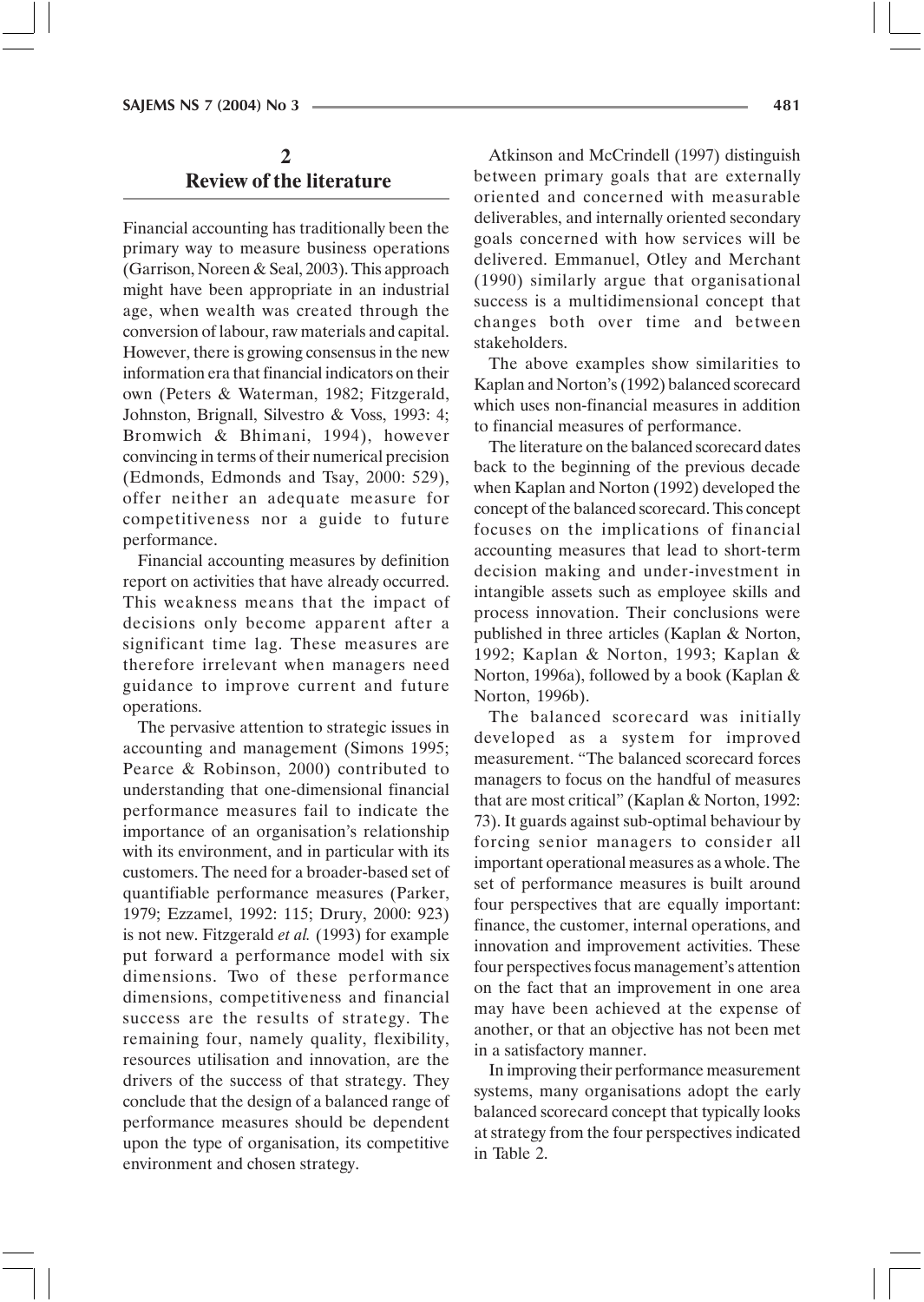| Performance measure            | <b>Questions</b>                                                                                                                                                                          |
|--------------------------------|-------------------------------------------------------------------------------------------------------------------------------------------------------------------------------------------|
| Finance                        | What are our financial goals?<br>Has our financial performance improved?                                                                                                                  |
| Customer                       | Which customers do we want to serve and how are we going to win and retain them?<br>Do customers recognise that we are delivering more value?                                             |
| Internal business<br>processes | Have we improved our key business processes so that we can deliver more value<br>to our customers?<br>Which internal business processes are critical to providing value to our customers? |
| Learning and growth            | Are we maintaining our ability to change and improve?                                                                                                                                     |

Table 2 Early balanced scorecard concepts

Source: Adapted from Kaplan and Norton, 1996 and Garrison et al., 2003

The emphasis in Table 2 is on improvement. The attainment of a specific goal such as a profit of Rx, is put in perspective as part of a continuous improvement process.

The balanced scorecard provides the following benefits, as experienced by many organisations (Kaplan & Norton, 1996b; Garrison et al.,  $2003:695$ :

- It makes strategy operational by translating strategy into performance measures and goals.
- It helps focus the entire organisation on  $\bullet$ what must be done to create breakthrough performance.
- It acts as an integrating device, an umbrella, for a variety of diverse, often disconnected corporate programmes such as quality, reengineering, process redesign and customer service.
- Corporate-level measures can be broken down so that local managers, operators and employees can see what they have to do well to improve their organisational effectiveness.
- It provides a comprehensive view that overturns the traditional idea of the organisation as a collection of isolated, independent functions and departments.

The above benefits show that the balanced scorecard creates a shared understanding of an organisation's goals and what is required to achieve these goals, and it helps the organisation to focus on what it has to do well

The use of the balanced scorecard has been extended and it is now used as the basis of an integrated strategic management system (Kaplan & Norton, 1996a; Anon, 2003). Nowadays organisations use the balanced scorecard to:

- Clarify and update strategy.
- Communicate strategy throughout the organisation.
- Align unit and individual objectives with the strategy.
- Link strategic targets to long-term objectives and annual budgets.
- Identify and align strategic initiatives.
- Conduct periodic performance reviews to learn about and improve strategy.

Here the balanced scorecard corresponds with a more sophisticated view of strategy as a developing process (Simons, 1995), where the organisation is engaged in a learning process both through internal communication and through contact with its customers and suppliers. It centralises feedback on strategy and continually tests the theories underlying that strategy.

## 3 **The Balanced Scorecard in** not-for-profit organisations

As indicated above, research in this field focused on for-profit organisations. The research results show that the balanced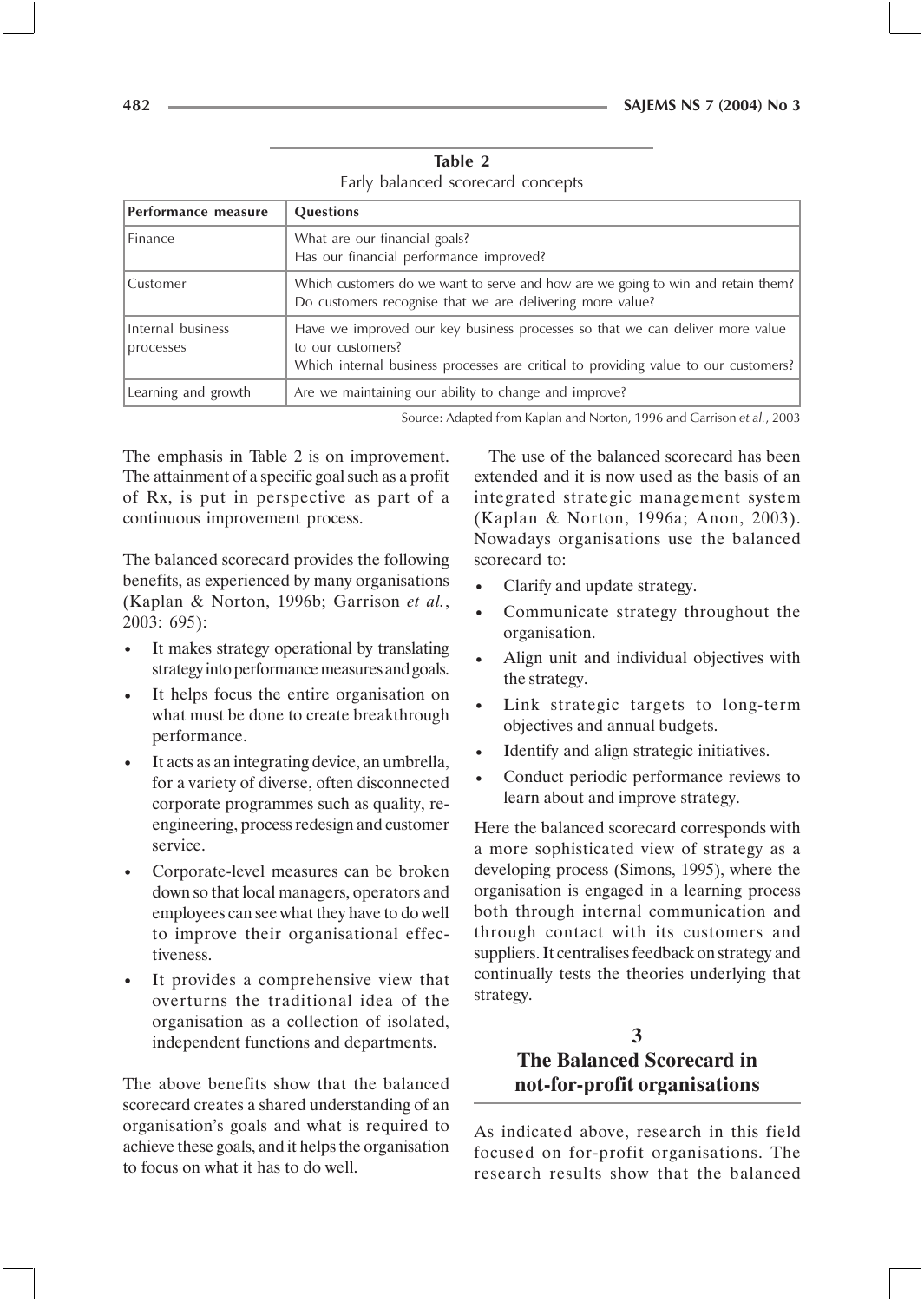scorecard is a management accounting instrument to apply strategy by balancing traditional financial and contemporary nonfinancial performance measures for decision making.

Less, although important, research has been done in the non-profit sector, for example in the local government sectors. These entities began to use the balanced scorecard due to fiscal pressure, a drive for reform, and an increasing demand for accountability from stakeholders such as the taxpayer.

Some research has been done in academic departments at universities. (refer to Vermaak & Cronjé, 2001: 302 for an analysis of this research.) The results of their research indicate that the balanced scorecard contains possibilities that supplement existing tools and that the instrument could support planning and improvement of the accounting education environment. The framework reflected in Table 3 was used to guide their research.

Table 3 Components for inclusion in a department's potential balanced scorecard

| Component                              |                                                                                       |
|----------------------------------------|---------------------------------------------------------------------------------------|
| Financial perspective                  | How do we create value for our stakeholders?                                          |
| Customer perspective                   | What do existing and new customers value from us?                                     |
| Internal business<br>perspective       | Which processes must we excel at to achieve our financial and customer<br>objectives? |
| Innovation and learning<br>perspective | Can we continue to improve and create future value?                                   |

It has been reported that the school of accounting and law at the Royal Melbourne Institute of Technology University has decided to use the balanced scorecard for performance management (Watty, 2001: 44).

#### 4 **Research questions**

Two questions directed the research based on the framework described in Table 2 and Table 3. First: To what degree can the components of a potential balanced scorecard for an accounting department at a South African university be compared with the components of a potential balanced scorecard for an accounting department at an Australian university? Second: How do the suggested measures of the four balanced scorecard perspectives in an accounting education environment at a South African university compare with those at Australian universities?

#### 5 **Research methodology**

Questionnaires were e-mailed to compare the research findings on preferable balanced scorecard measures pertaining to accounting departments at South African universities with those preferred by Australian universities. The measures used in the e-mail survey were based on the findings of the studies of Chang and Chow (1999) and O'Neil, Bensimon, Diamond and Moore (1999).

The questionnaires were distributed in August 2001 to the heads of 19 accounting departments at South African universities, and in January 2003 to the heads of 16 accounting departments at Australian universities. The time lapse has no significance influence on the comparability of the results since no major changes occurred during that time. This survey is restricted to South African universities as defined before 2004, as the former technikons are now also listed as universities of technology.

The purpose and principles of the balanced scorecard were set out on the cover page of the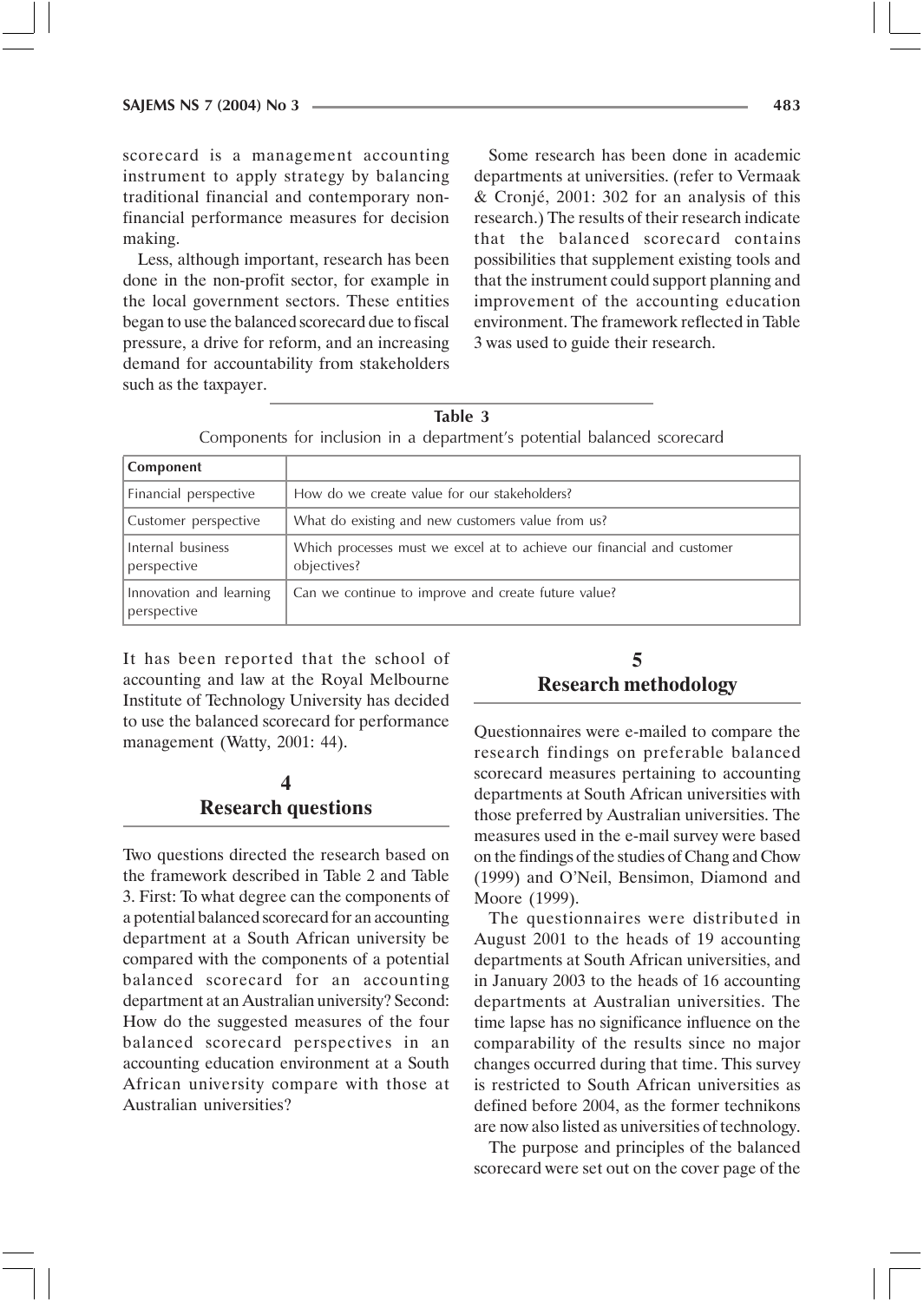questionnaire. The next page described the objective of the survey and dealt with background information, for example the province / region, the courses presented by every financial accounting department, the number of students registered for the different financial accounting courses, and the number of lecturers responsible for presenting the courses in the financial accounting departments.

The next page presented the four components of a potential balanced scorecard for an accounting department (see Table 3). The respondents were requested to indicate on a scale of 1 to 5 (with  $1 =$  strongly disagree and  $5 =$  strongly agree) whether they considered each of these components suitable for inclusion in their department's potential balanced scorecard. They also had to indicate on a scale from 1 to 5 and in accordance with a list of goals and corresponding measures (see Table 4), which of the options best represented their evaluation of every component listed in the questionnaire.

|                                                                                                                                   | Suggested balanced scorecard measures                                                |  |  |  |
|-----------------------------------------------------------------------------------------------------------------------------------|--------------------------------------------------------------------------------------|--|--|--|
|                                                                                                                                   | Component 1: Financial perspective: How do we create value for our stakeholders?     |  |  |  |
| <b>Goals</b>                                                                                                                      | <b>Measures</b>                                                                      |  |  |  |
| Prosper                                                                                                                           | Annual subsidy to department                                                         |  |  |  |
|                                                                                                                                   | Amount of outside funds                                                              |  |  |  |
|                                                                                                                                   | Amount of donations                                                                  |  |  |  |
| Succeed                                                                                                                           | Enrolment trend                                                                      |  |  |  |
|                                                                                                                                   | Test / examination scores                                                            |  |  |  |
| Survive                                                                                                                           | Extent of student enrolment                                                          |  |  |  |
|                                                                                                                                   | Funding per student                                                                  |  |  |  |
|                                                                                                                                   | Component 2: Customer perspective: What do existing and new customers value from us? |  |  |  |
| Goals<br><b>Measures</b>                                                                                                          |                                                                                      |  |  |  |
| Effective student placement                                                                                                       | Percentage students with job offers at graduation                                    |  |  |  |
|                                                                                                                                   | Number of organisations recruiting on campus                                         |  |  |  |
|                                                                                                                                   | Average starting salaries of graduates                                               |  |  |  |
| Quality instruction                                                                                                               | Alumni evaluation                                                                    |  |  |  |
|                                                                                                                                   | Accreditation                                                                        |  |  |  |
|                                                                                                                                   | Professional examination pass rate                                                   |  |  |  |
| Highly valued programmes                                                                                                          | Percentage enrolment out of applications                                             |  |  |  |
| Quality academic advice                                                                                                           | Student evaluation of services / advisory service                                    |  |  |  |
| Flexible course schedules                                                                                                         | Student satisfaction survey                                                          |  |  |  |
|                                                                                                                                   | Frequency of required courses                                                        |  |  |  |
| Component 3: Internal business perspective: Which processes must we excel at to achieve our financial and<br>customer objectives? |                                                                                      |  |  |  |
| <b>Goals</b>                                                                                                                      | <b>Measures</b>                                                                      |  |  |  |
| Quality assurance                                                                                                                 | Evaluation of student competence                                                     |  |  |  |
| Internship                                                                                                                        | Number of internship opportunities available                                         |  |  |  |
| Number of organisations involved                                                                                                  |                                                                                      |  |  |  |

Table 4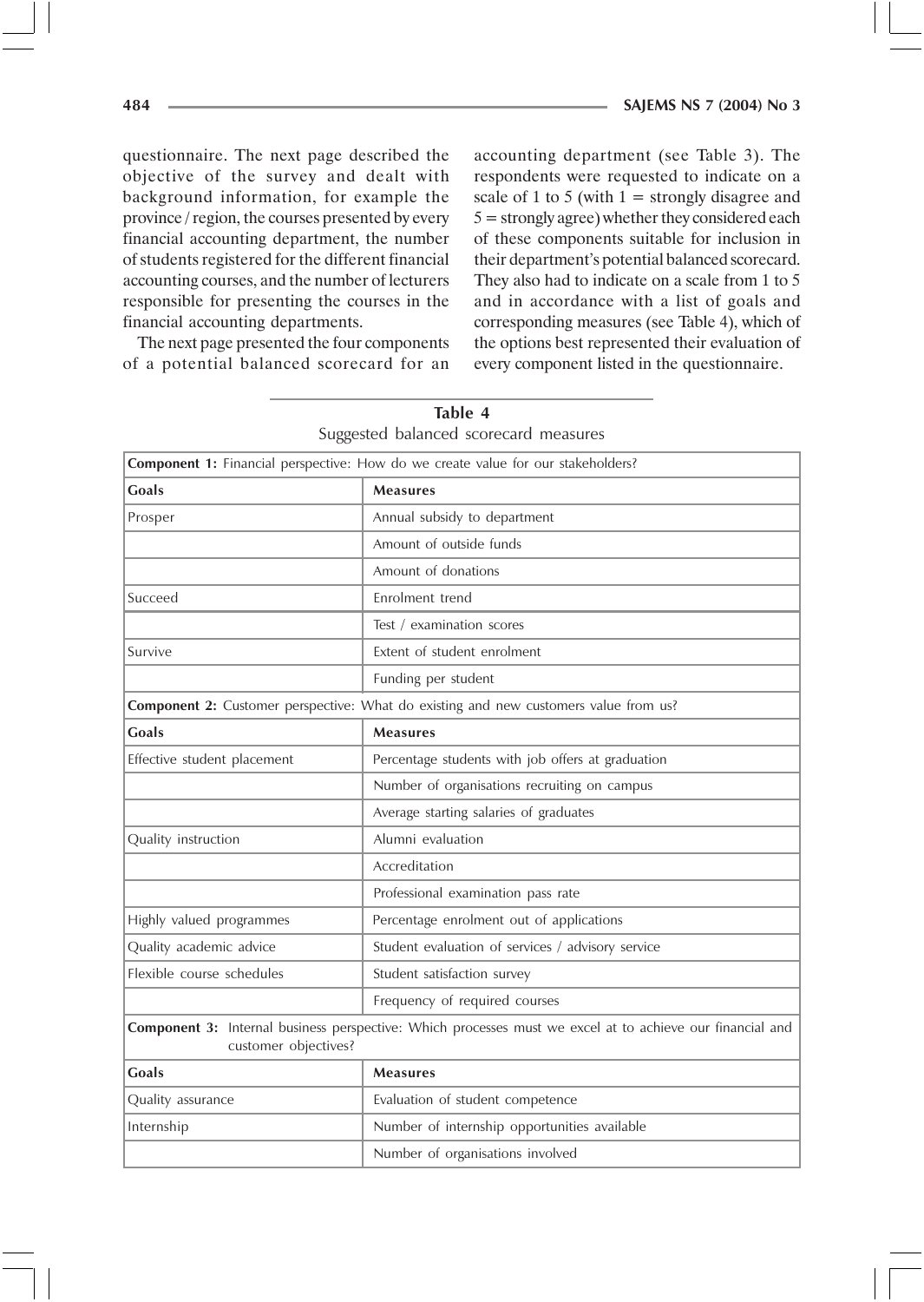|                                                      | Student evaluation                                                                                    |
|------------------------------------------------------|-------------------------------------------------------------------------------------------------------|
| Cost-efficiency                                      | Faculty-to-student ratio                                                                              |
|                                                      | Education expenses per student                                                                        |
| Optimal class size                                   | Average class size for majors                                                                         |
|                                                      | Average class size compared to that of other institutions                                             |
| Unique or specialised curriculum                     | Number of other departments offering same programme                                                   |
|                                                      | Component 4: Innovation and learning perspective: Can we continue to improve and create future value? |
| Goals                                                | <b>Measures</b>                                                                                       |
| Department's professional growth                     | Number of departmental presentations at conferences                                                   |
|                                                      | Number of departmental publications                                                                   |
|                                                      | Number of seminars attended by department                                                             |
|                                                      | Travel budget for conference attendance                                                               |
| New technology in teaching                           | Number of courses incorporating new technology                                                        |
| Innovation in teaching                               | Number of teaching innovation projects                                                                |
|                                                      | Number of teaching workshops attended by department                                                   |
| Curriculum innovation                                | Number of curriculum revisions in last five years                                                     |
|                                                      | Number of new courses offered in last five years                                                      |
| Partnering with accounting/business<br>organisations | Number of organisations involved in joint activities                                                  |
|                                                      | Number of joint activities                                                                            |

The respondents were also invited to make changes or add suggestions to the components presented in the questionnaire.

In the South African survey 58 per cent  $(11)$  of the questionnaires were returned. No followup was considered necessary due to the high response rate. However, only 44 per cent (7) of the questionnaires in the Australian survey were returned. Follow-up efforts proved unsuccessful. This response rate was not considered a problem as the results were interpreted qualitatively rather than quantitatively.

## 6 **Comparative survey results**

This section presents the comparative survey results in five tables. The first, Table 5, covers the percentages for the scale of responses given to each balanced scorecard component. The second, Table 6, indicates the financial performance measures that motivate heads of departments to consider how their stakeholders perceive their departments. In tertiary institutions the "stakeholder" concept becomes problematic because of diverse groups who often have different interests, for example the government that provides funding and a legislative framework for the university's operations, students and parents, alumni and lecturers. The third, Table 7, deals with the measures that encourage heads of departments to consider how the customers perceive their departments. The fourth, Table 8, contains results that have a bearing on encouraging heads of departments to improve their internal processes to ensure customer satisfaction. The fifth, Table 9, presents results regarding learning and growth as heads of departments were requested to consider what would be required to meet their goals in terms of financial, customer and internal business perspectives.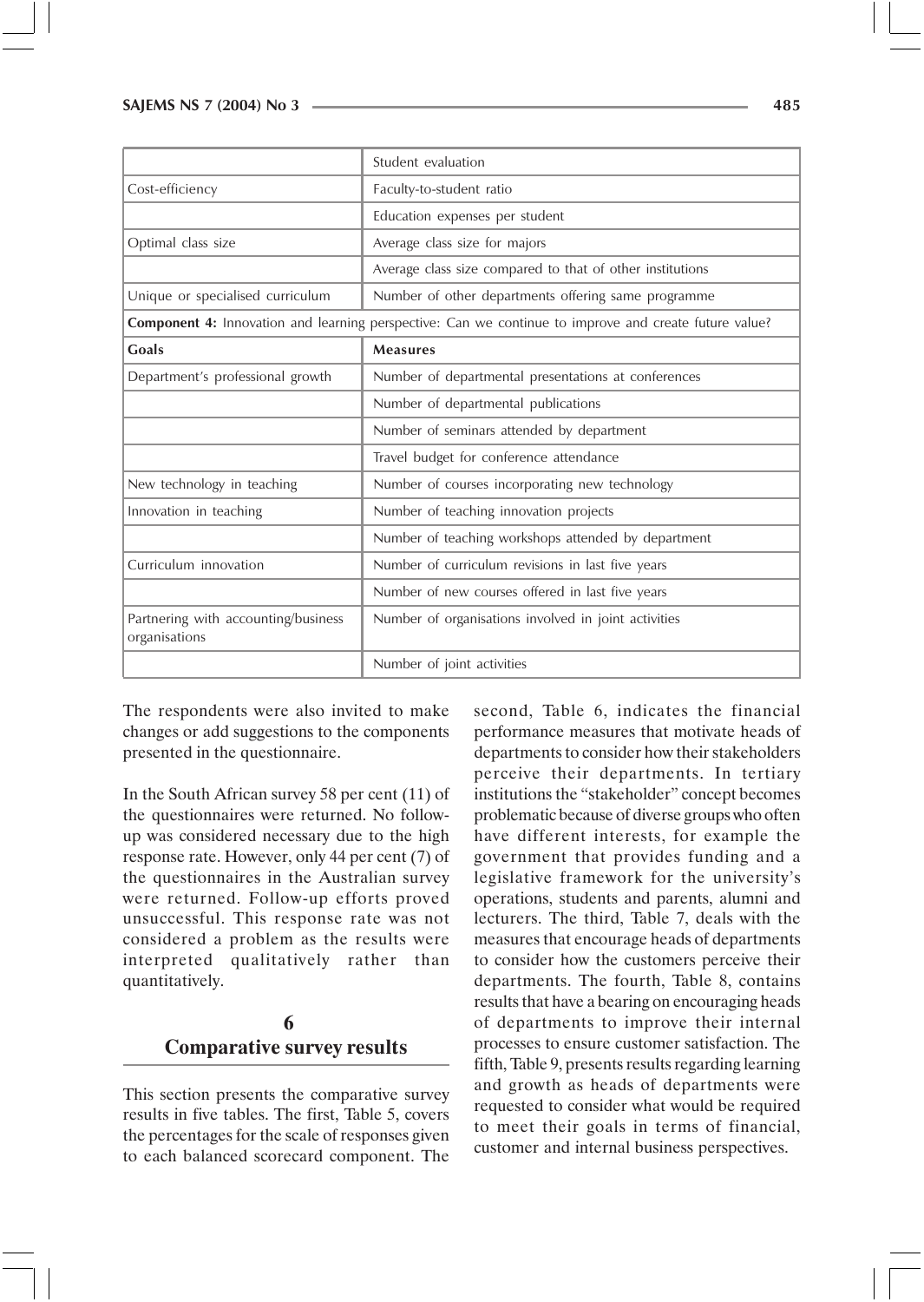| Percentages per component |                                                   |    |    |    |    |                            |                                                                                             |    |
|---------------------------|---------------------------------------------------|----|----|----|----|----------------------------|---------------------------------------------------------------------------------------------|----|
|                           | <b>Financial</b><br>Internal business<br>Customer |    |    |    |    | Innovation and<br>learning |                                                                                             |    |
| <b>Scale</b>              |                                                   |    |    |    |    |                            | South Africa Australia South Africa Australia South Africa Australia South Africa Australia |    |
| 1                         |                                                   | 25 |    |    |    |                            |                                                                                             |    |
| 2                         |                                                   |    |    |    |    |                            |                                                                                             |    |
| 3                         | 18                                                | 25 |    |    | 9  |                            |                                                                                             |    |
| 4                         | 27                                                | 50 | 18 | 25 | 36 | 50                         | 46                                                                                          | 25 |
| 5                         | 55                                                |    | 83 | 75 | 55 | 50                         | 55                                                                                          | 75 |

Table 5

More than half (55 per cent) of the respondents for South Africa (SA) indicated that they strongly agreed on every component. However, the respondents for Australia (AUS) indicated no strong agreement when it came to the financial component.

The two components on which the South African respondents fully agreed (scales 4 and 5) were "customer" and "innovation and learning". The Australian respondents fully agreed on the "customer", "internal business", and "innovation and learning" perspectives.

The South African respondents indicated a measure of uncertainty about the financial perspective (18.2 per cent on scale 3). This is not unusual, since this perspective usually gets less attention at academic institutions than other measures. None of the respondents indicated a 1 or a 2 on the given scale, which implies that the heads of departments were quite positive

Test/examination scores

Succeed

about the balanced scorecard's potential to benefit their departments. The Australian respondents seemed to place less emphasis on the financial component of the balanced scorecard's potential to benefit their departments (25 per cent on scale 1, and 0 per cent on scale 5).

The respondents made a total of eight changes / suggestions. The changes/suggestions of the South African respondents only dealt with a better definition of the component itself, which had no fundamental effect on the existing designation of the component. The Australian respondents emphasised quality improvement for all aspects.

With regard to Tables 6 to 9, only those aspects the respondents marked with a 4 or a 5 on the given scale were shown. Four respondents made suggestions with regard to further goals and measures (not brought into account here).

 $73$ 

 $(%)$ 

 $75$ 

| <b>Financial perspective</b> |
|------------------------------|

| Table 6<br>Component 1: How do we create value for our stakeholders? |                              |          |       |  |  |
|----------------------------------------------------------------------|------------------------------|----------|-------|--|--|
| <b>Goals</b>                                                         | <b>Measures</b>              | SA $(%)$ | AUS ( |  |  |
| Prosper                                                              | Annual subsidy to department | 46       | 25    |  |  |
|                                                                      | Amount of donations          | 55       | 25    |  |  |
|                                                                      | Amount of outside funds      |          |       |  |  |

- - -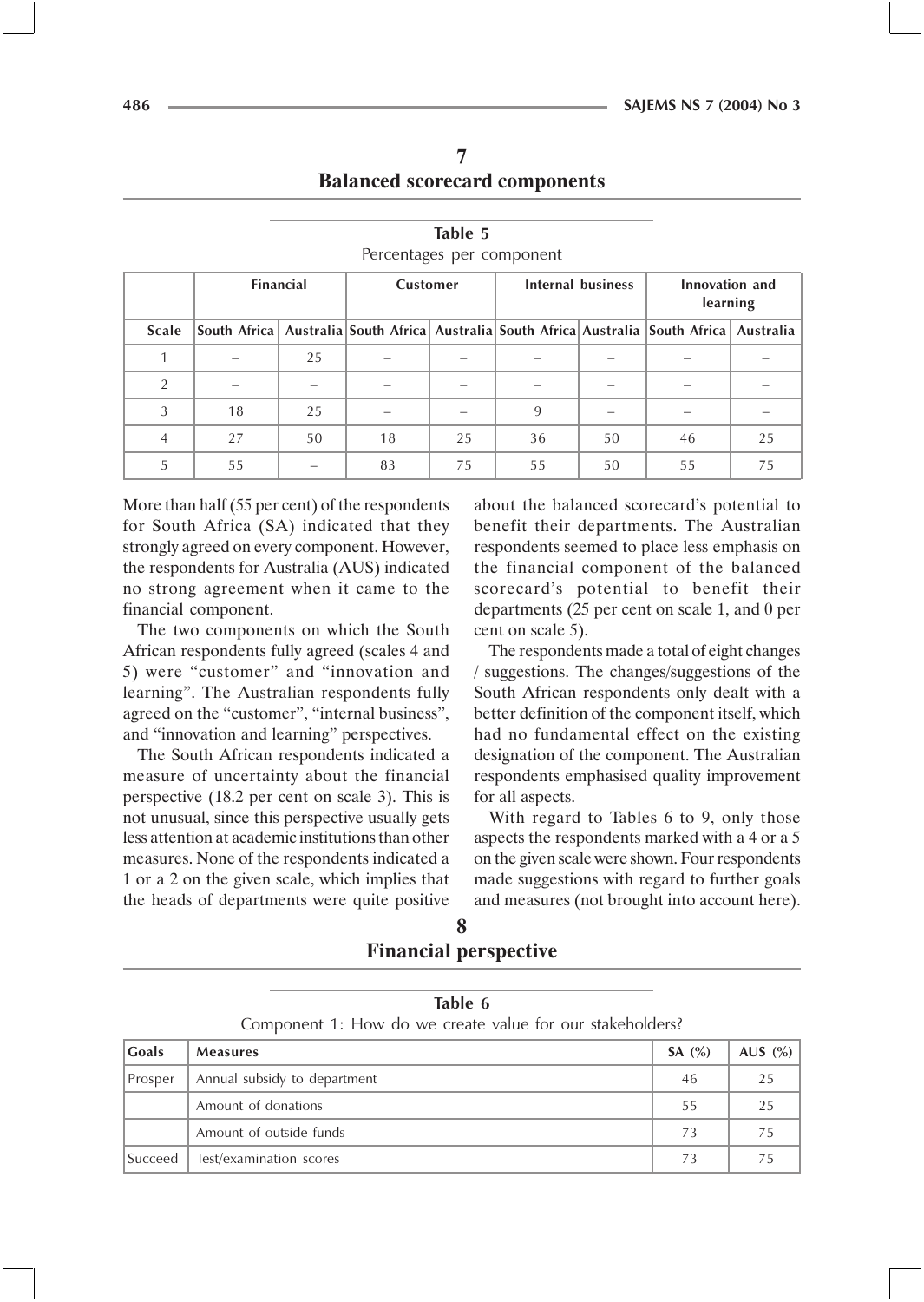|         | Enrolment trend             | 91             | 100 |
|---------|-----------------------------|----------------|-----|
| Survive | Funding per student         |                |     |
|         | Extent of student enrolment | Q <sub>1</sub> | 100 |
| Average |                             |                |     |

There are similarities between the South African and Australian ratings of the measures. Both placed considerable emphasis on the measures "enrolment trend" and "extent of student enrolment" as indicators of stakeholder value.

The measures "amount of outside funds", "test/examination scores" and "funding per student" received scores of 73 per cent (SA) and 75 per cent (AUS), indicating high correlation. The majority of respondents (91 per cent for SA and 100 per cent for AUS) indicated "enrolment trend" and "extent of student enrolment" as the two measures that would best measure financial success. With respect to measuring the creation of value for

stakeholders, scores of 73 per cent (SA) and 75 per cent (AUS) were allocated to each of "test/ examination scores", "amount of outside funds" and "funding per student". These scores could indicate that the heads of accounting departments do not consider education outcomes and funds as the most important measures.

Both countries listed "annual subsidy to the department" and "amount of donations" (measures which the department's input does not directly influence) as being of less importance. The measures Table 6 reflect as the most important indicate an emphasis on the objectives of success and survival.

9

# **Customer perspective**

| Component 2: What do existing and new customers value from us? |                                                   |           |            |  |  |  |
|----------------------------------------------------------------|---------------------------------------------------|-----------|------------|--|--|--|
| Goals                                                          | <b>Measures</b>                                   | SA $(\%)$ | AUS $(\%)$ |  |  |  |
| Effective student<br>placement                                 | Percentage students with job offers at graduation | 55        | 100        |  |  |  |
|                                                                | Number of organisations recruiting on campus      | 55        | 100        |  |  |  |
|                                                                | Average starting salaries of graduates            | 64        | 75         |  |  |  |
| Quality instruction                                            | Alumni evaluation                                 | 64        | 50         |  |  |  |
|                                                                | Professional examination pass rate                | 91        | 75         |  |  |  |
|                                                                | Accreditation                                     | 100       | 100        |  |  |  |
| Highly valued<br>programmes                                    | Percentage enrolment out of applications          | 36        | 25         |  |  |  |
| Quality academic<br>advice                                     | Student evaluation of services/advisory service   | 82        | 100        |  |  |  |
| Flexible course<br>schedules                                   | Student satisfaction survey                       | 82        | 100        |  |  |  |
|                                                                | Frequency of required courses                     | 82        | 75         |  |  |  |
| Average                                                        |                                                   | 71        | 80         |  |  |  |

Table 7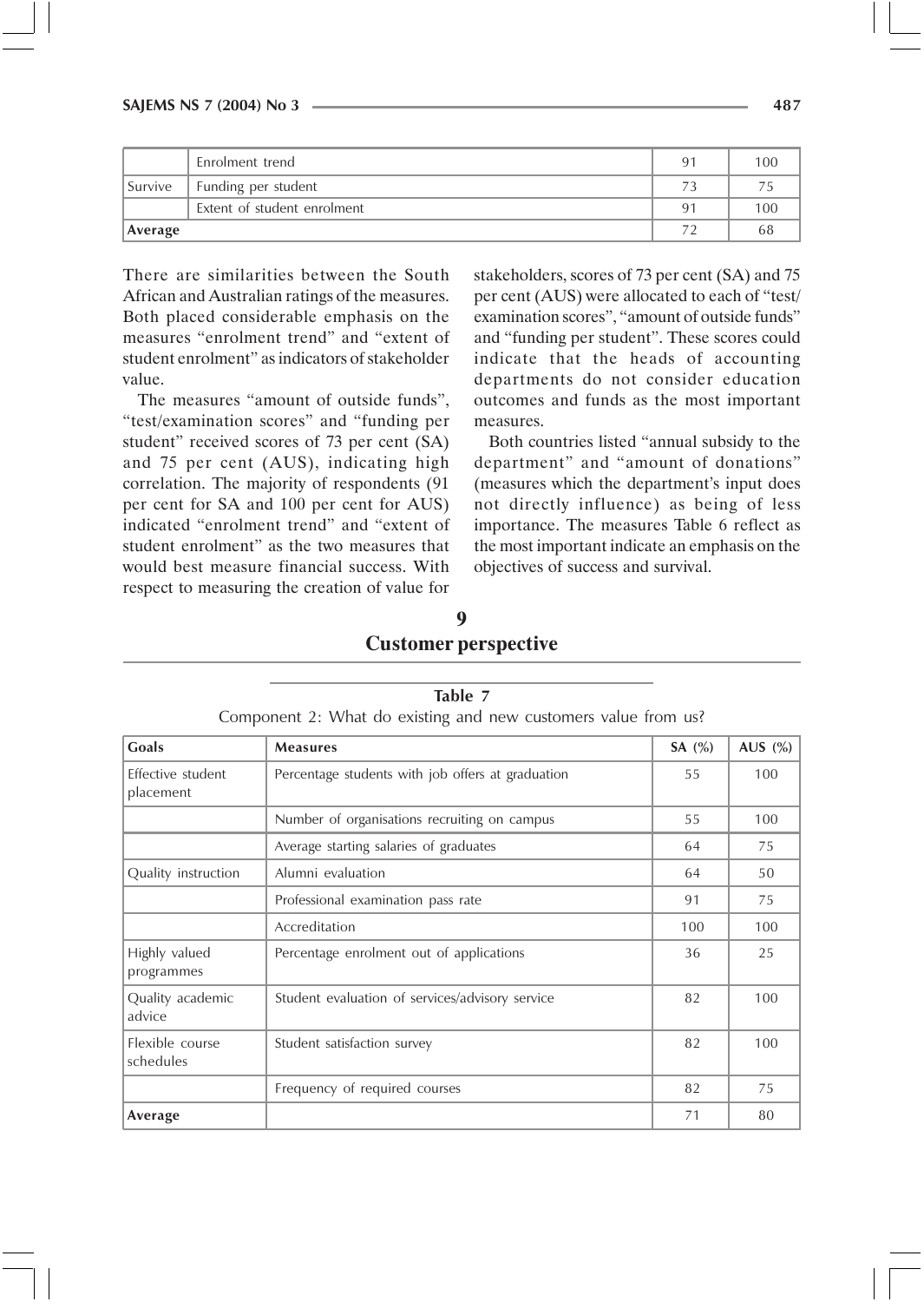The South African and Australian respondents indicated "accreditation" (100 per cent in both cases) as the measure that both existing and new customers would value most. The South African respondents valued "professional examination pass rate" as a measure (91 per cent), but it was less important to the Australians  $(75$  per cent). Three other measures, "student evaluation of services/advisory service", "student satisfaction survey" and the "frequency of required courses" also received substantial support from the South African respondents. The Australians allocated full scores to the "percentage students with job offers at graduation", the "number of companies recruiting on campus", "student evaluation of

services/advisory service", and "student satisfaction survey". Both countries considered "percentage enrolment out of applications" as the weakest measure of programme value.

Interestingly, only one respondent identified and recorded staff as a customer class, even though a case can be made that the faculty and staff could affect service to the other customer classes

"Quality instruction" as a goal was highly valued by the South Africans in the selection of the above-mentioned measures. However, the Australian respondents rated this aspect lower and placed greater emphasis on the "quality of academic advice"

10 **Internal business perspective** 

|                                                              | Table 8 |                                    |  |  |  |  |  |
|--------------------------------------------------------------|---------|------------------------------------|--|--|--|--|--|
| Component 3: Which processes must we excel at to achieve our |         |                                    |  |  |  |  |  |
|                                                              |         | financial and customer objectives? |  |  |  |  |  |

| Goals                                  | <b>Measures</b>                                           | SA $(\%)$ | AUS $(\% )$ |
|----------------------------------------|-----------------------------------------------------------|-----------|-------------|
| Quality assurance                      | Evaluation of student competence                          | 91        | 100         |
| Internship                             | Student evaluation                                        | 36        | 100         |
|                                        | Number of organisations involved                          | 46        | 100         |
|                                        | Number of internship opportunities available              | 51        | 50          |
| Cost-efficiency                        | Faculty-to-student ratio                                  | 64        | 100         |
|                                        | Education expenses per student                            | 73        | 25          |
| Optimal class size                     | Average class size compared to that of other institutions | 36        | 75          |
|                                        | Average class size for majors                             | 73        | 75          |
| Unique or<br>specialised<br>curriculum | Number of other departments offering the same programme   | 55        | 50          |
| Average                                |                                                           | 58        | 75          |

The "evaluation of student competence" was indicated (91 per cent for SA, 100 per cent for Aus) as the best measure of internal systems.

Three measures, "student evaluation" (36 per cent), "average class size compared to that of other institutions" (36 per cent) and "number of organisations involved" (45 per cent), were

considered of little value in South Africa. whereas the Australian respondents considered these three measures to be highly valuable. A possible reason for the difference of opinion could be that no individual department controlled a university's internal business processes.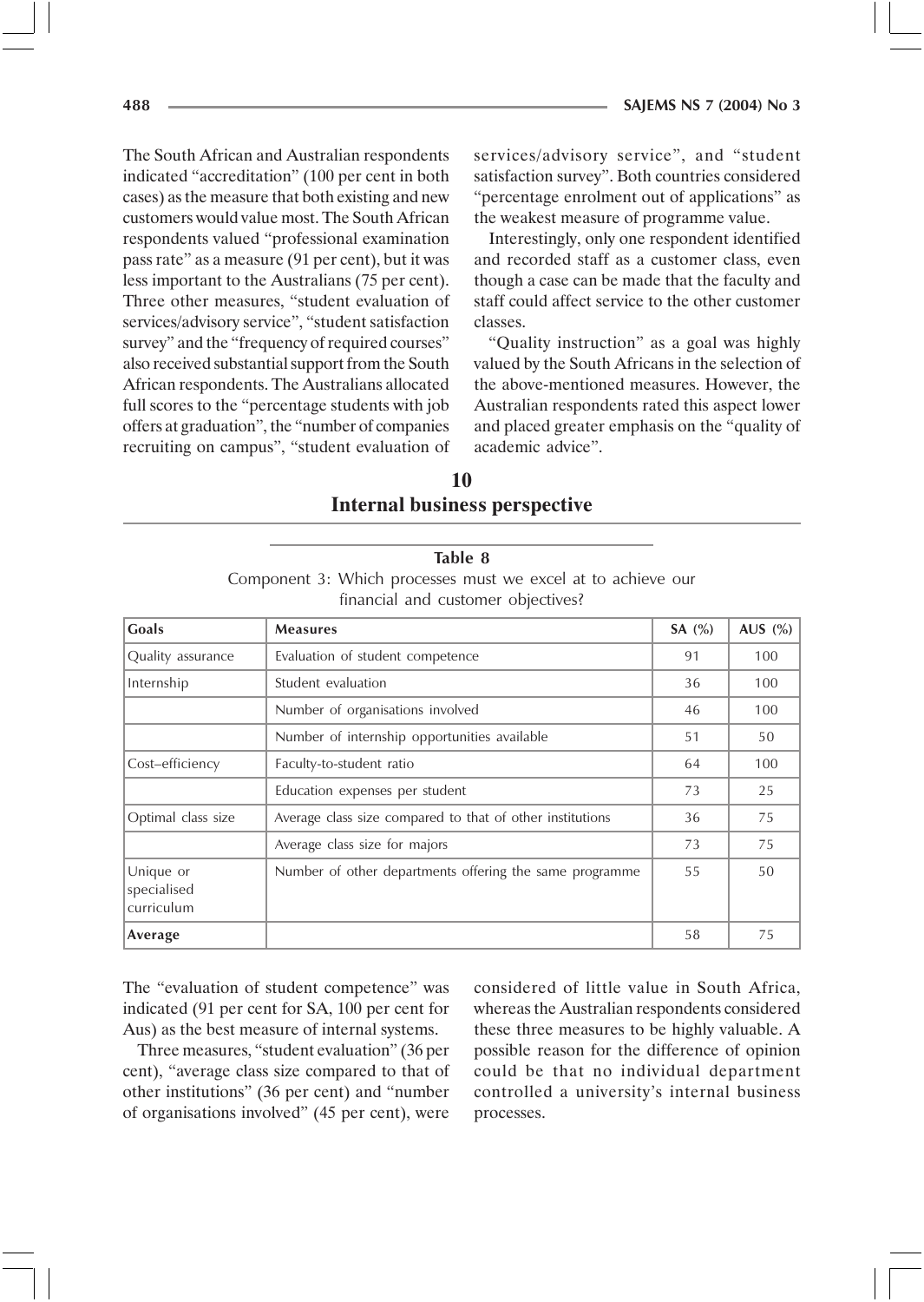11 **Innovation and learning perspective** 

Component 4: Can we continue to improve and create future value?

| Goals                                                   | <b>Measures</b>                                                         | SA $(\%)$ | AUS $(\% )$ |
|---------------------------------------------------------|-------------------------------------------------------------------------|-----------|-------------|
| Dept's professional<br>growth                           | Travel budget for conference attendance                                 | 55        | 100         |
|                                                         | Number of departmental presentations at conferences                     | 73        | 100         |
|                                                         | Number of seminars attended by department                               | 73        | 100         |
|                                                         | Number of departmental publications                                     | 82        | 100         |
| New technology<br>in teaching                           | Number of courses incorporating new technology                          | 82        | 75          |
| Innovation in teaching                                  | Number of teaching workshops attended by department                     | 46        | 50          |
|                                                         | Number of teaching innovation projects                                  | 82        | 100         |
|                                                         | Curriculum innovation Number of curriculum revisions in last five years | 64        | 100         |
|                                                         | Number of new courses offered in last five years                        | 64        | 100         |
| Partnering with<br>accounting/business<br>organisations | Number of joint activities                                              | 55        | 50          |
|                                                         | Number of organisations involved in joint activities                    | 64        | 75          |
| Average                                                 |                                                                         | 67        | 86          |

The respondents for both countries considered five measures to be especially useful in monitoring innovation and learning: "number of departmental presentations at conferences", "number of seminars attended by department", "number of departmental publications", "number of courses incorporating new technology" and "number of teaching innovation projects". The Australian respondents indicated "department's professional growth" and "curriculum innovation" as important goals in this regard.

It is evident from the above research results that the heads of departments in both South Africa and Australia consider some measures more important than others. However, tables 6 to 9 show that a wide variety of measures can be used to construct the balanced scorecard for an accounting department.

According to Table 5 the respondents were requested to consider four labelled components

as a given and to indicate whether they would consider these components suitable for inclusion in a balanced scorecard for their departments. The South African respondents rated the customer component as the most important, and the Australian respondents considered the customer, learning and growth components to be of great value.

Table 10 below offers a summary of the averages for these components and their measures from tables 6 to 9. Table 10 indicates the weights the components received after the respondents had access to the measures for each component, and shows a different emphasis by the South African respondents from the assessments reflected in Table 5. Table 10 indicates no difference in the Australian ratings, whereas the South African respondents have replaced the customer component with the financial component.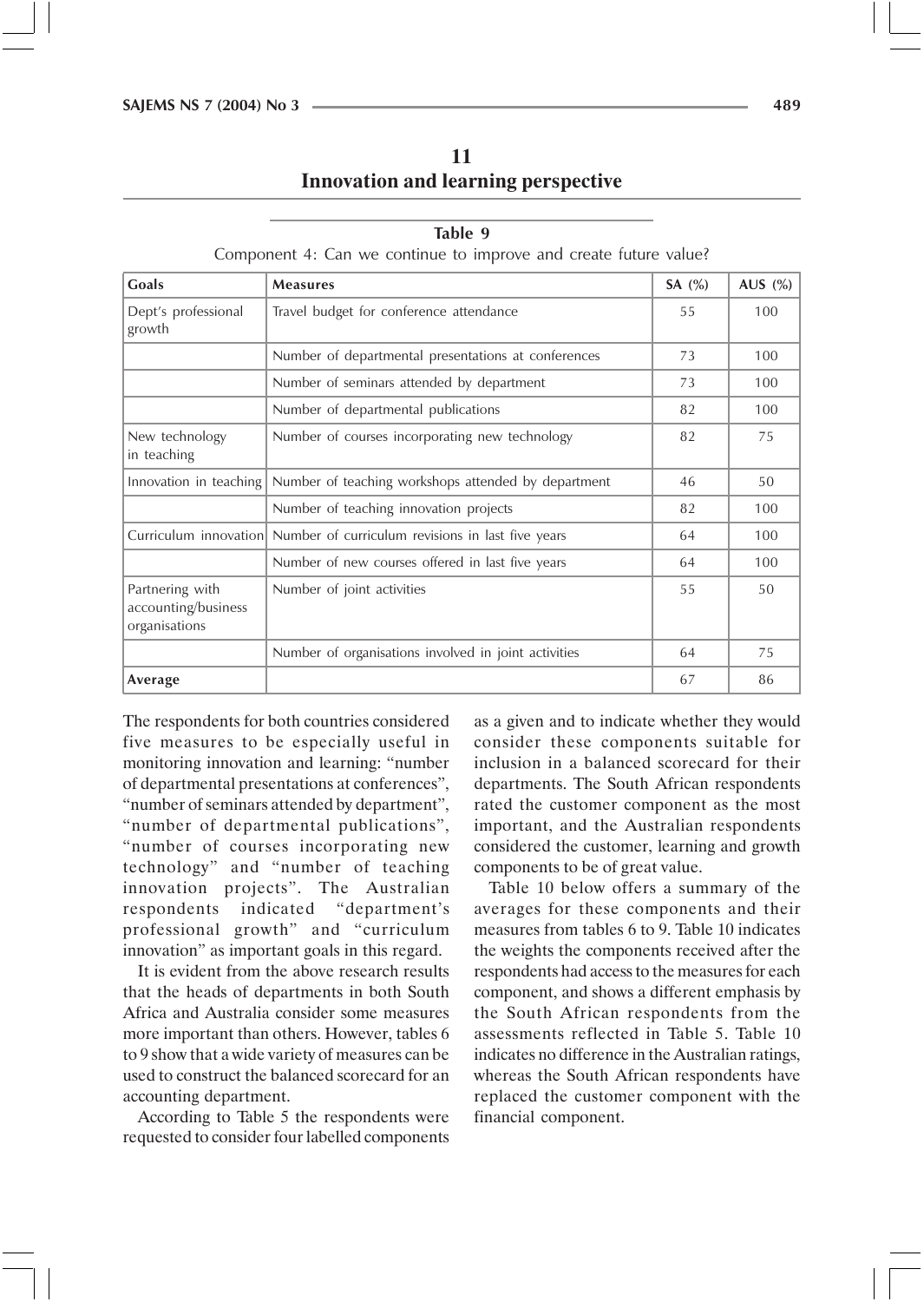Table 10 Component comparison – averages

|                             |    | <b>SA</b> $(\%)$   <b>AUS</b> $(\%)$ |  |
|-----------------------------|----|--------------------------------------|--|
| Financial                   | 72 | 68                                   |  |
| Customer                    | 71 | 80                                   |  |
| Internal business processes | 58 | 75                                   |  |
| Learning and growth         | 67 | 86                                   |  |

Based on the information in Table 10, there seems to be no consistent ranking for the components in the balanced scorecard. The sequence of the components used in Tables 6 to 9 is therefore the same as that used by Kaplan and Norton (1996b).

### 12 **Conclusion**

This study contributed insights into the similarities and differences in respect of the components and suggested measures of a potential balanced scorecard for accounting departments. The results of the research indicate that the balanced scorecard contains possibilities that could supplement existing tools. The heads of accounting departments included in our survey indicated that they were reasonably positive about the potential benefits of the balanced scorecard in the accounting education environment.

By comparison, the South African universities rated the "customer" component as more important, while the Australian universities placed more emphasis on the "customer" and "learning and growth" components.

In most cases the universities in South Africa and Australia agreed with the measures that were provided. It would therefore be meaningful to include these measures in constructing an effective balanced scorecard for an accounting department.

The research has shown no significant differences in the development of a balanced scorecard as a potential instrument for supporting planning and improvement in accounting education in both South Africa and Australia

#### **References**

- ANONYMOUS (2003) "Balanced Scorecards 1 give performance and change management a very timely boost", Pay for Performance Report, 3(2): 4-7. http://search.epnet.com/ direct.asp?an=8952041 &db=buh.
- ATKINSON, A.A. & MCCRINDELL, J.O.  $\mathfrak{D}$ (1997) "Strategic performance measurement in government", CMA Management, 71(3): 20-23.
- BITZER, E. (2001) "Shaping and sizing: 3 proposed transformations of the higher education landscape in South Africa", Democratic Transformation of Education in South Africa, Seminar Report: 139-52. Konrad-Adenaur-Stiftung: Johannesburg.
- $\overline{4}$ BRAND, H. (2001) "Quality indicators for South African schools against the background of international practices", Democratic Transformation of Education in South Africa, Seminar Report: 79-87, Konrad-Adenaur-Stiftung: Johannesburg.
- 5 BROMWICH, M. & BHIMANI, A. (1994) Management Accounting: Pathways to Progress, CIMA: London.
- CHANG, O.H. & CHOW, C.W. (1999) "The 6 Balanced Scorecard: A potential tool for supporting change and continuous improvement in accounting education", Issues in Accounting Education, 14(3): 395-412.
- $\tau$ DRURY, C. (2000) Management and Cost Accounting, Business Press: London.
- 8 EDMONDS, T.P., EDMONDS, C.D. & TSAY, B. (2000) Managerial accounting concepts, Irwin McGraw-Hill: Boston.
- $\mathbf{Q}$ EMMANUEL, C., OTLEY. D. & MERCHANT. K. (1990) Accounting for Management Control, Thomson Business Press: London.
- 10 EZZAMEL, M. (1992) Business Unit and Divisional Performance Measurement, Academic Press: London.
- 11 FARNHAM, D. (ed.) (1999) "Managing academic staff in changing university systems, international trends and comparisons" The Society for Research into Higher Education, Open University Press: Buckingham.
- 12 FITZGERALD, L.; JOHNSTON, R.; BRIGNALL, T.J.; SILVESTRO, R. & VOSS, C. (1993) Performance Measurement in Service Businesses, CIMA: London.
- 13 GARRISON, R.H., NOREEN, E.W. & SEAL, W. (2003) Management accounting (European ed.) McGraw-Hill: Berkshire.